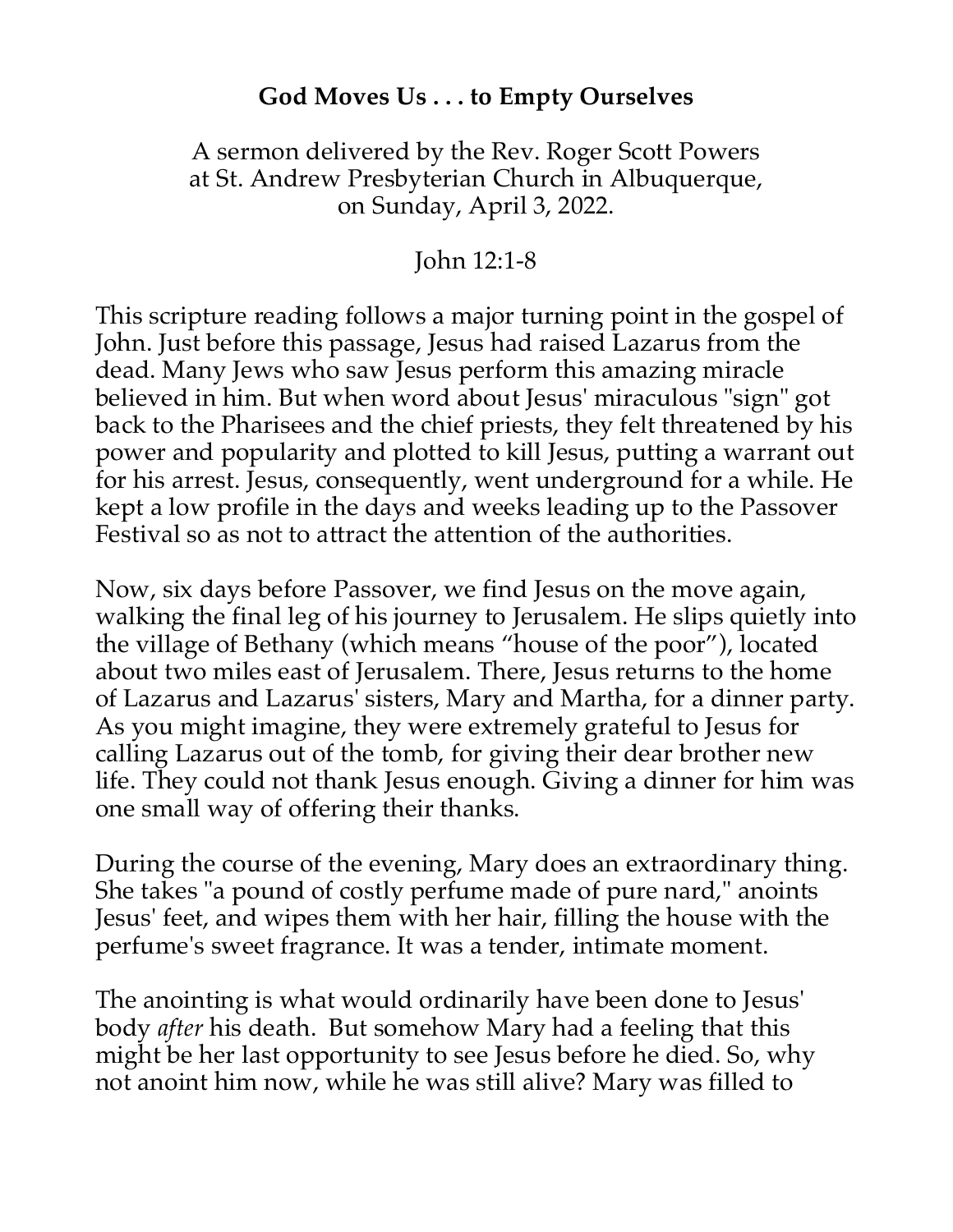overflowing with love and gratitude, and her love and gratitude poured out in her tender care for Jesus.

Mary's anointing of Jesus anticipated his impending death. It had two additional meanings as well. First, when we speak of Jesus as the Christ or the Messiah, we are speaking of Jesus as "the anointed one." That's what the words "Christ" (from the Greek) and "Messiah" (from the Hebrew) mean. They both mean "the anointed one." Second, when someone became a king, they were anointed in a solemn ceremony of dedication setting them apart for leadership and authority. The very next scene in John's gospel is Jesus entering Jerusalem surrounded by a crowd shouting: "Hosanna! Blessed is the one who comes in the name of the Lord—the king of Israel." Mary's anointing of Jesus identifies him as both Christ and King.

Not only was Mary's anointing of Jesus a tender and intimate gesture, it was also an extremely costly gesture. Nard was a perfumed ointment imported from the Himalayan mountains. A Roman pound of it was the equivalent of about 12 ounces. And its monetary value, 300 denarii, was the equivalent of a year's wages for a day laborer. Mary spared no expense in offering Jesus her love and care.

But Judas Iscariot, one of Jesus' disciples, the one who would soon betray Jesus to the authorities, was also there at the dinner. And he objected to Mary's extravagant act: "Why was this perfume not sold for three hundred denarii and the money given to the poor?" Now, that question might have occurred to others at the dinner party. After all, we're talking about a year's wages! It was worth a lot of money! But if that question did come to others' minds, they had the sensitivity and good sense not to ask it. It was neither the time nor the place to question what Mary had done. It was her home, after all. And Jesus was her guest. What difference did it make to Judas?

Well, the writer of John's gospel tells us parenthetically, "([Judas] said this not because he cared about the poor, but because he was a thief; he kept the common purse and used to steal what was put into it.)" So Judas' question was disingenuous. He wasn't concerned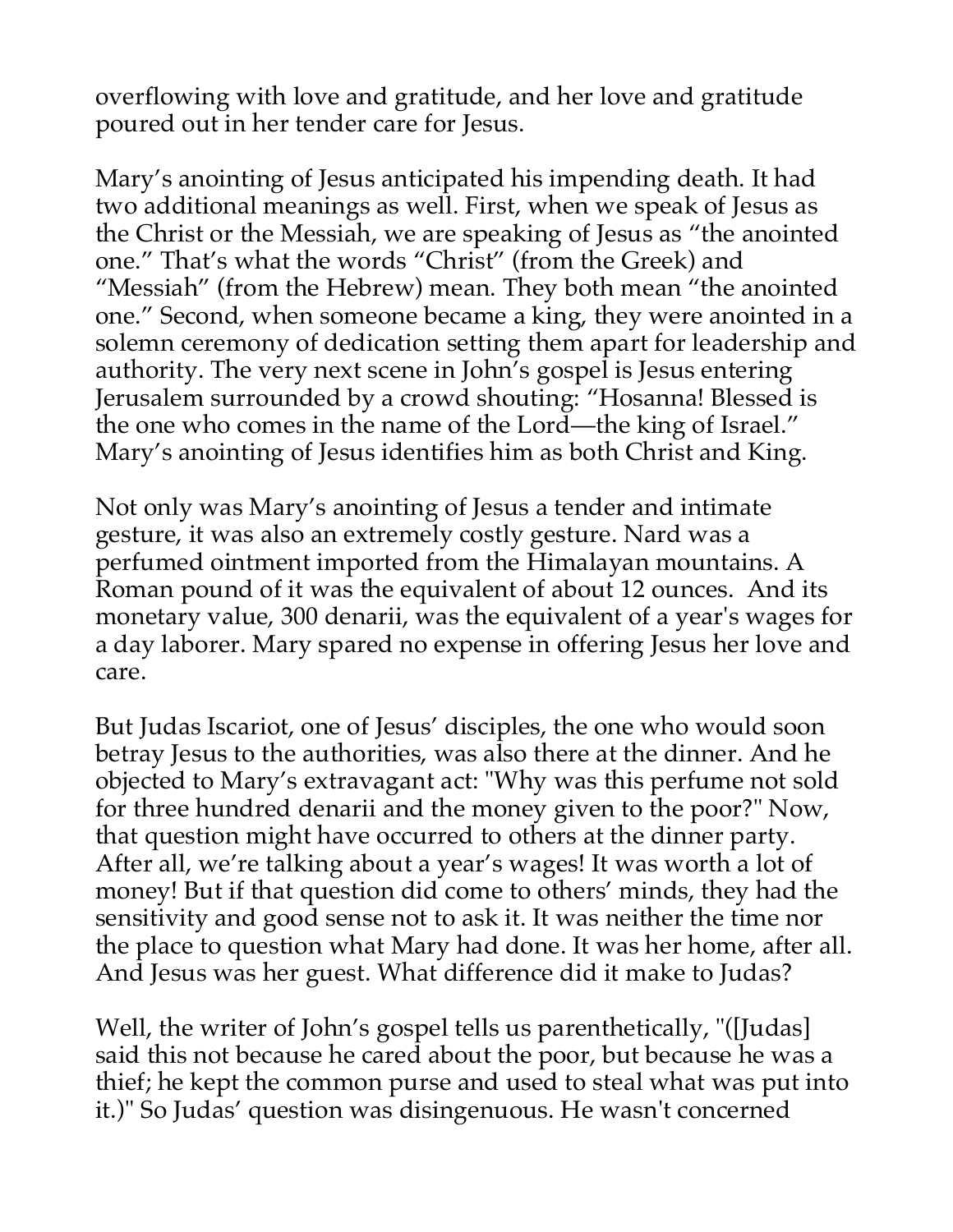about the poor. He was only concerned about himself. If the perfume had been sold, Judas stood to benefit from the proceeds.

Judas is shown to be the ultimate hypocrite. He accuses Mary of misusing resources, something he has already done in stealing from the common purse. I take from this that Judas was not only a thief and a hypocrite, but a bully as well. He could have kept his question to himself. He didn't have to blurt it out to everyone in the room. But he did just that, intentionally leveling criticism at Mary for her lavish generosity toward Jesus. The only purpose in asking such a question after the fact was to try and make Mary feel bad about what she'd done – that she had shown poor judgment, that she had wasted resources. Mary couldn't undo what she had done. She couldn't put the costly perfume back in the bottle, sell it, and give the money to the poor. So why bring up the question at all? Judas was trying to bully her.

How does Jesus respond? He faces him down. He calls him out. Jesus defends Mary and counters Judas' feigned concern for the poor. "Leave her alone," Jesus says. "Just stop it, Judas! You're being mean. No one asked you!" "She bought it so that she might keep it for the day of my burial. You always have the poor with you, but you do not always have me."

Now, Jesus' words here have often been taken out of context to say that poverty is inevitable, that it can never be ended, and that any attempts to do so are futile. The Adult Christian Education class this Lenten season has been exploring this issue in depth using Liz Theoharis' book entitled *Always with Us? What Jesus Really Said about the Poor.* She focuses on Matthew's version of this story, in which many details differ but the main story line remains.

What we are finding is that to interpret Jesus as saying in this one passage that poverty is inevitable and cannot be ended runs counter to all that Jesus said and did to lift up the poor over the course of his public ministry. Indeed, when Jesus says  $\tilde{\gamma}$ you always have the poor with you" he is echoing a passage from Deuteronomy 15, which Theoharis calls "one of the most liberating 'Jubilee' passages in the